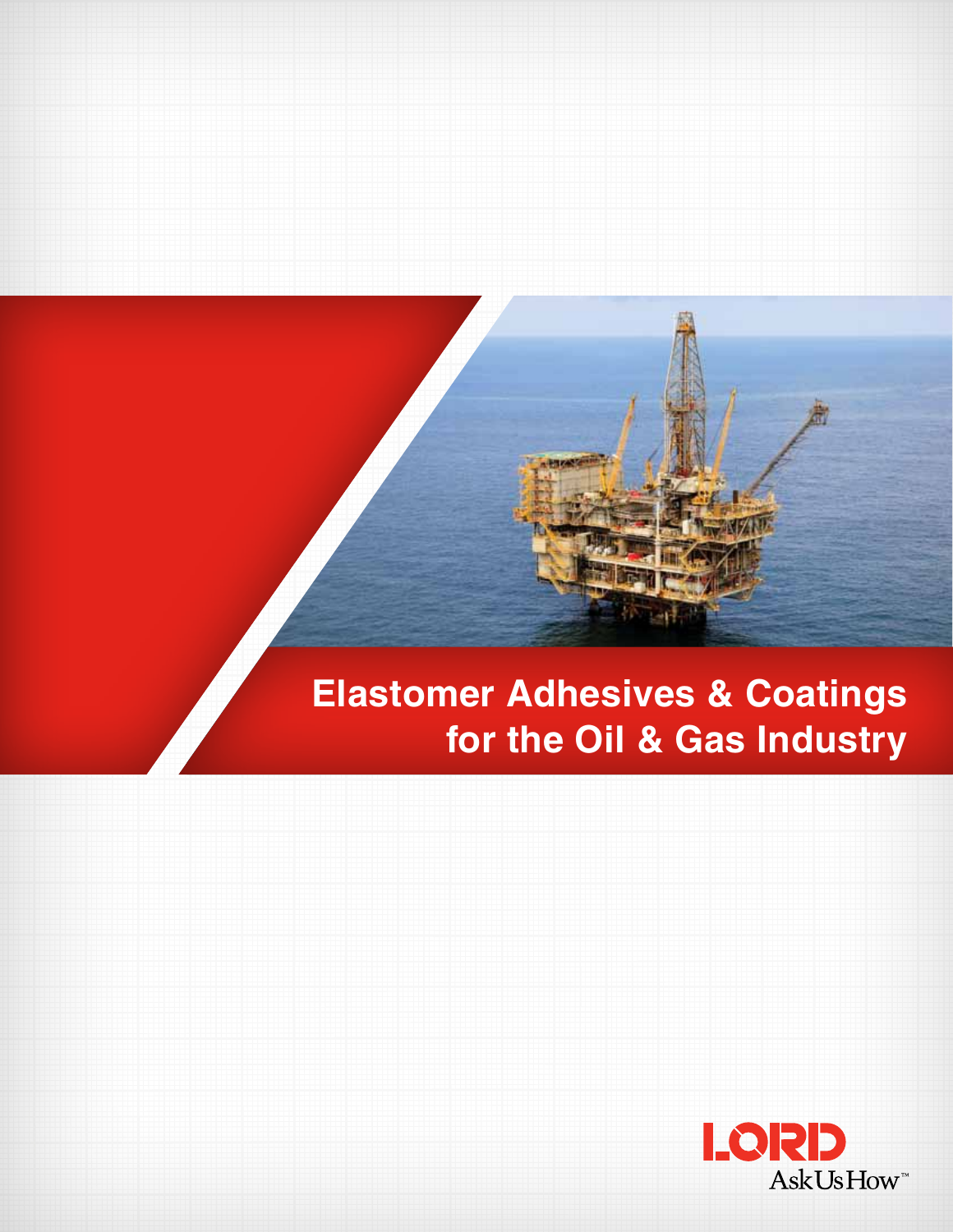

## **Adhesives for the Oil & Gas Industry**

LORD Chemlok® 6450 and 6451 covercoat adhesives withstand higher operating temperatures. Designed for bonding NBR (nitrile rubber) and HNBR (hydrogenated nitrile rubber), they resist a variety of fluids including oils, fuels and acids. These new adhesives also provide excellent resistance to water, humidity, salt spray and high temperatures. These Chemlok adhesives use new chemistries that are non-chlorosulfonated polyethylene (CSM) based. LORD Chemlok 6450 and 6451 bond uncured rubber-to-metal substrates during the vulcanization of the elastomer. When used with Chemlok 207 primer, these adhesives bond a variety of NBR and HNBR compounds to multiple substrates including aluminum, brass and grit-blasted or phosphatized steel.

For very high-temperature applications, where FKMs (fluoroelastomers) are used, LORD also offers both solvent and aqueous solutions that have proven performance in the field. Chemlok 5150 and 5151 solvent-based adhesives bond fluoroelastomer polymers while also offering strong environmental resistance. Chemlok 8116 aqueous-based adhesive bonds peroxide cured elastomers and performs well in extreme environments.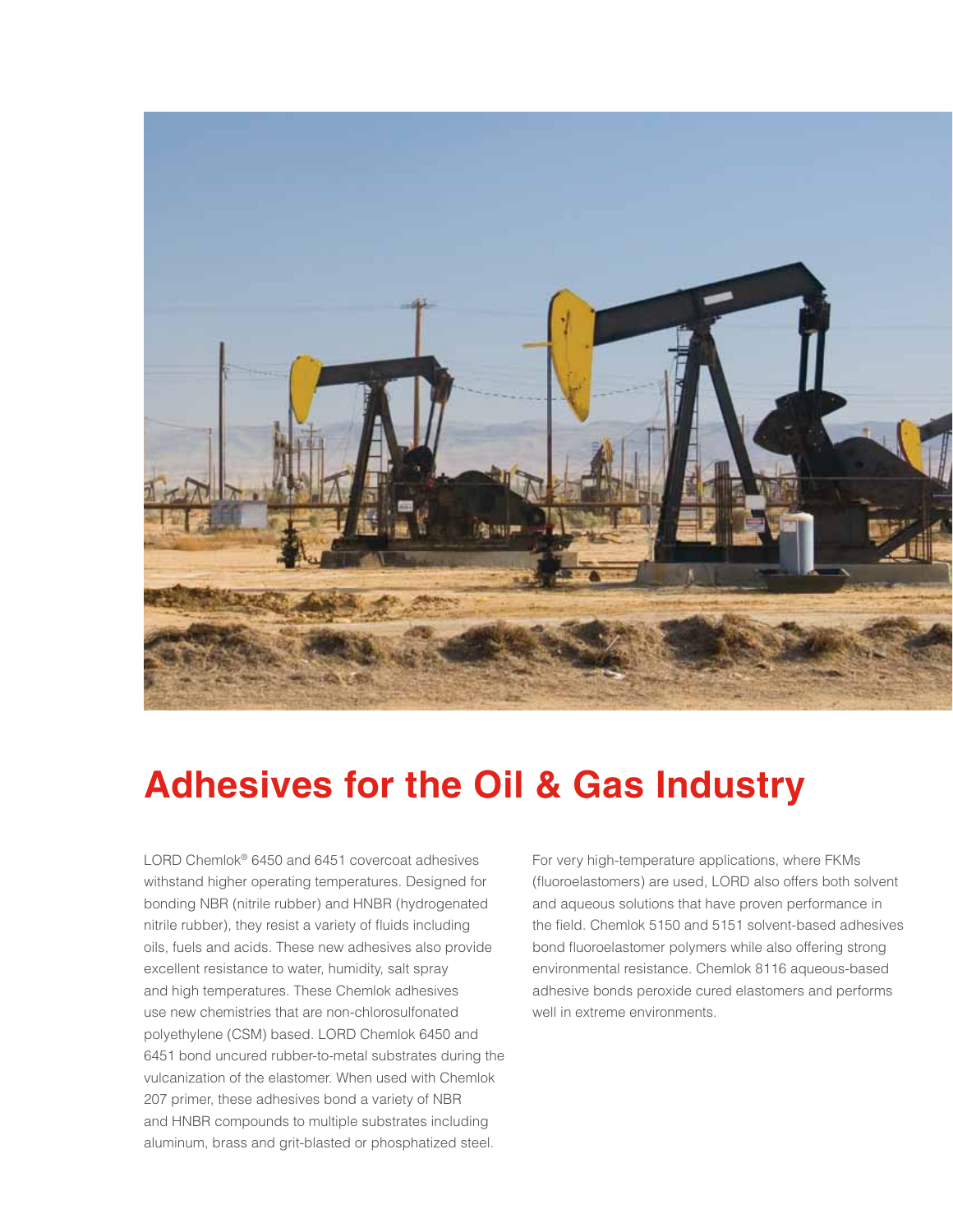### **CHEMLOK® RUBBER-TO-SUBSTRATE ADHESIVES**

| <b>PRODUCT</b>         | <b>DESCRIPTION</b>                            | <b>COLOR</b>                    | <b>VISCOSITY, CPS</b><br><b>(EXCEPT AS</b><br><b>NOTED)</b> | <b>FLASH</b><br>POINT, °C (°F) | <b>DILUENT</b>                                                | <b>SHELF LIFE</b> |
|------------------------|-----------------------------------------------|---------------------------------|-------------------------------------------------------------|--------------------------------|---------------------------------------------------------------|-------------------|
| <b>PRIMERS</b>         |                                               |                                 |                                                             |                                |                                                               |                   |
| 144                    | Solvent-borne primer with UV tracer           | Clear, Light Straw              | $1-8$ $cSt$                                                 | 1.6(35)                        | Urethane Grade Toluene,<br>Methanol, Ethanol                  | 1 year            |
| 205                    | General purpose primer/nitrile adhesive       | Gray                            | 85-165                                                      | 19 (66)                        | MIBK, MEK                                                     | 1 year            |
| 205LH                  | Low-HAP primer                                | Blue                            | 10-550                                                      | 13(56)                         | MPK, N-butyl Propionate                                       | 6 months          |
| 207                    | Heat-resistant primer                         | Gray                            | 70-450                                                      | 14 (58)                        | MIBK, MEK                                                     | 6 months          |
| 207LH                  | Low-HAP primer                                | Blue                            | 50-450                                                      | 19(67)                         | MAK, MPK                                                      | 6 months          |
| 8009                   | Aqueous primer                                | Gray                            | $10 - 100$                                                  | $>93$ ( $>200$ )               | Deionized Water                                               | 6 months          |
| 8009B                  | Aqueous primer                                | Blue                            | 10-100                                                      | $>93$ ( $>200$ )               | Deionized Water                                               | 6 months          |
| AP-133                 | Adhesive for silicone/specialties             | Clear                           | $\approx$ 5 cSt                                             | 14(57)                         | Toluene, Methanol, Ethanol                                    | 1 year            |
| <b>ADHESIVES</b>       |                                               |                                 |                                                             |                                |                                                               |                   |
| 205                    | General purpose primer/nitrile adhesive       | Gray                            | 85-165                                                      | 19 (66)                        | MIBK, MEK                                                     | 1 year            |
| 213                    | Urethane-to-metal adhesive                    | Blue                            | 100-300                                                     | 5(41)                          | Chemlok 248                                                   | 1 year            |
| 218                    | Urethane-to-metal adhesive                    | Clear to Slightly<br>Hazy Amber | 750-1,050                                                   | 2(36)                          | 1:1 Isopropanol; Toluene<br>Blend or Glycol Ether<br>Solvents | 1 year            |
| 219                    | Primer/castable urethane and TPU<br>adhesive  | Clear to Amber                  | 50-110                                                      | 14 (58)                        | MIBK, Denatured Ethanol                                       | 1 year            |
| 220LH                  | Low-HAP adhesive                              | Black                           | 100-650                                                     | 19 (67)                        | O-Chlorotoluene, t-Butyl<br>Acetate                           | 1 year            |
| 233                    | General purpose adhesive                      | <b>Black</b>                    | 100-300                                                     | 33 (92)                        | Xylene, Toluene                                               | 1 year            |
| 234B (NW)              | General purpose adhesive                      | <b>Black</b>                    | 700-1500                                                    | 28 (83)                        | Xylene, Trichloroethylene                                     | 1 year            |
| 238 (NW)               | Adhesive for butyl and EPDM                   | <b>Black</b>                    | 150-800                                                     | 33 (92)                        | Xylene                                                        | 1 year            |
| 259                    | General purpose adhesive                      | Green-Black                     | 100-500                                                     | 6.6(44)                        | Xylene, Toluene                                               | 6 months          |
| 286                    | Tacky tie cement for natural rubber           | <b>Black</b>                    | 450-1,200                                                   | 4(40)                          | Xylene, Toluene                                               | 6 months          |
| 289                    | Primer for natural rubber lining              | Green                           | 20-450                                                      | 6(42)                          | MEK/Xylene Mix                                                | 1 year            |
| 290                    | Adhesive for natural rubber lining            | Red                             | $20 - 50$                                                   | 7(44)                          | Xylene, Toluene                                               | 1 year            |
| 607                    | Colorless one-coat adhesive                   | Colorless                       | $\approx$ 1                                                 | 9(49)                          | Methanol, Ethanol                                             | 2 years           |
| 608                    | One-coat adhesive                             | Clear to Hazy<br>Yellow         | $\approx$ 1                                                 | 3(38)                          | Methanol, Naptha, Isopropa-<br>nol, Ethanol                   | 2 years           |
| 610                    | One-coat aqueous adhesive                     | Orange to Red                   | $\approx$ 1                                                 | $>93$ ( $>200$ )               | Deionized Water                                               | 2 years           |
| 5150                   | Solvent-based adhesive                        | Colorless to Pale<br>Yellow     | 2 typical cSt                                               | 6(43)                          | Methanol                                                      | 1 year            |
| 5151                   | One-coat adhesive                             | Reddish-Yellow                  | 25-30 seconds<br>Zahn #1                                    | $-5 (+22)$                     | <b>MEK</b>                                                    | 6 months          |
| 6108                   | Lead-free covercoat adhesive                  | <b>Black</b>                    | 300-1,000                                                   | 27(80)                         | Xylene                                                        | 1 year            |
| 6125                   | Improved heat-resistance Chemlok 220          | <b>Black</b>                    | 70-300                                                      | 27(81)                         | Xylene, Toluene                                               | 1 year            |
| 6253                   | Lead-free covercoat adhesive                  | Black                           | $10 - 46$                                                   | 27 (80)                        | Xylene                                                        | 6 months          |
| 6254                   | Heat- and oil-resistant adhesive              | <b>Black</b>                    | 150-450                                                     | 7(44)                          | Xylene, Toluene                                               | 6 months          |
| 6411                   | Lead-free covercoat adhesive                  | <b>Black</b>                    | 200-600                                                     | 25(77)                         | Xylene, Toluene                                               | 1 year            |
| 6411LH                 | Low-HAP adhesive                              | Black                           | 100-700                                                     | 14 (58)                        | N-Butyl Propionate, Dimethyl<br>Carbonate, Isopavre E         | 6 months          |
| 6450                   | Covercoat adhesive                            | Green-Black                     | $5 - 100$                                                   | $-7(18)$                       | MEK, Xylene                                                   | 6 months          |
| 6451                   | Covercoat adhesive                            | Green-Black                     | $5 - 100$                                                   | $-7(18)$                       | MEK, Xylene                                                   | 6 months          |
| 8116                   | One-coat, aqueous adhesive                    | <b>Black</b>                    | 100-900                                                     | $>93$ ( $>200$ )               | Deionized Water                                               | 6 months          |
| 8212                   | Aqueous covercoat adhesive                    | Black                           | 25-200                                                      | $>93$ ( $>200$ )               | Deionized Water                                               | 6 months          |
| 8214                   | Aqueous covercoat adhesive                    | Black-Green                     | 20-200                                                      | $>93$ ( $>200$ )               | Deionized Water                                               | 6 months          |
| 8560D                  | General purpose, one-coat aqueous<br>adhesive | Black/Green                     | 100-500                                                     | $>93$ ( $>200$ )               | Deionized Water                                               | 3 months          |
| 8560S                  | General purpose, one-coat aqueous<br>adhesive | Black                           | 50-250                                                      | $>93$ ( $>200$ )               | Deionized Water                                               | 3 months          |
| Ty-Ply <sup>®</sup> BN | Adhesive for nitrile                          | <b>Black</b>                    | 20-35 seconds                                               | 5.5(42)                        | MEK, MIBK, Dry Alcohols                                       | 1 year            |

Data is typical and not to be used for specification purposes.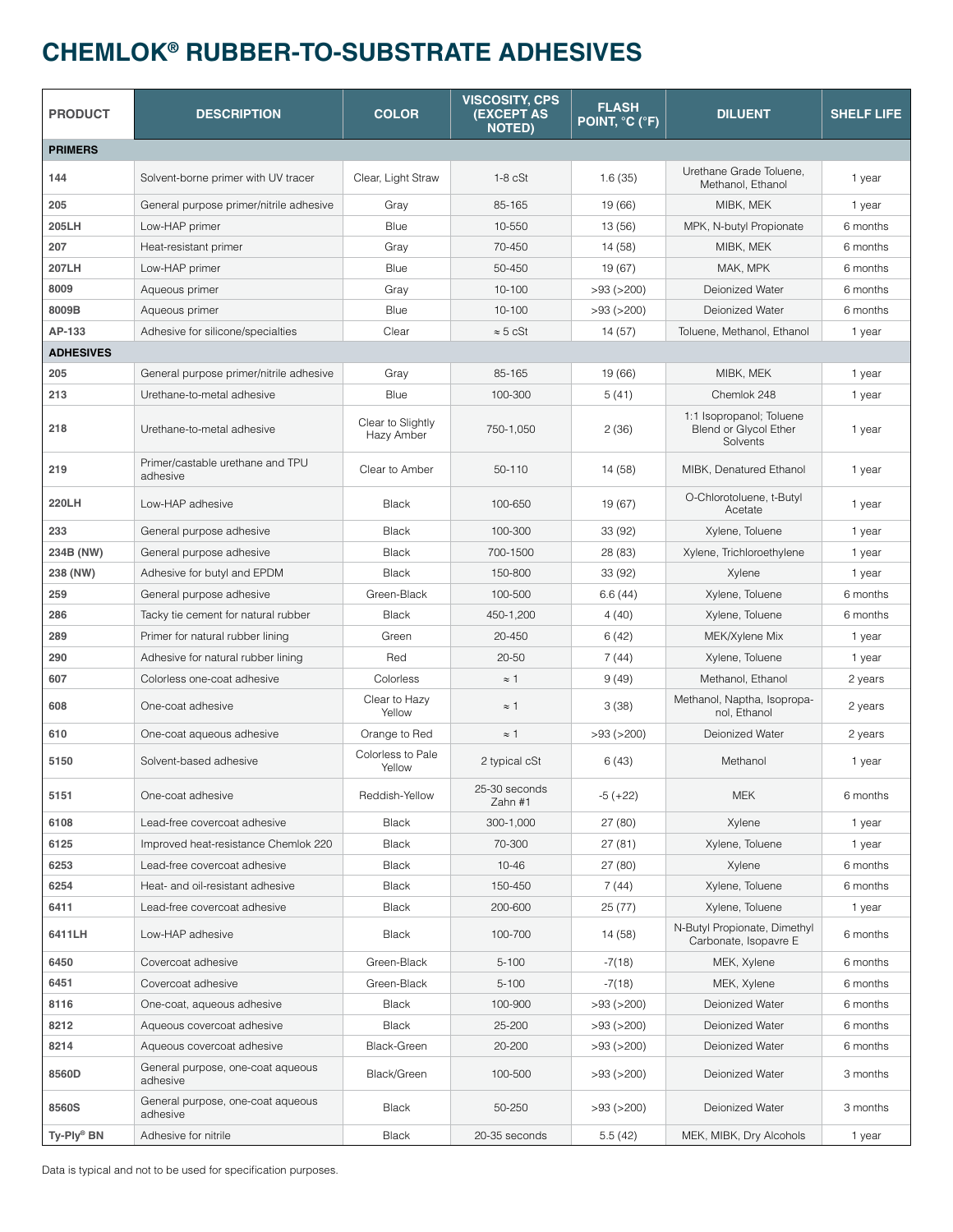

## **Performance In Challenging Environments**

Need a coating that withstands harsh fluids? How about an abrasion-resistant coating? Our innovative elastomer coatings extend the life of your parts. LORD® High-Performance Coatings (HPCs) provide fuel and ozone resistance while LORD Heat-Reflective Coatings (HRCs) reflect radiant heat.

#### **FEATURES & BENEFITS**

- Durable
- Fluid resistant
- Cost-effective

• Radiant heat dissipating

• Ozone resistant

| <b>PRODUCT</b> | <b>BASE ELASTOMER</b> | <b>PRIMARY APPLICATION</b>                                                                                                                                                  |
|----------------|-----------------------|-----------------------------------------------------------------------------------------------------------------------------------------------------------------------------|
| $HPC-3$        | <b>FKM</b>            | Best fuel, solvent and high<br>temperature fluid resistance                                                                                                                 |
| $HPC-5$        | <b>HNRR</b>           | General purpose, great ozone<br>resistance and good fluid<br>resistance                                                                                                     |
| $HPC-6$        | <b>AFM</b>            | Cosmetic coating that pro-<br>vides improved ozone and<br>fluid resistance to an existing<br>substrate. Best used where<br>the material is needed for<br>cosmetic purposes. |
| <b>HRC</b>     | <b>FKM</b>            | Excellent for radiant heat<br>dissipation. Reduces part tem-<br>perature when radiant heat is<br>cause of the high temperature.                                             |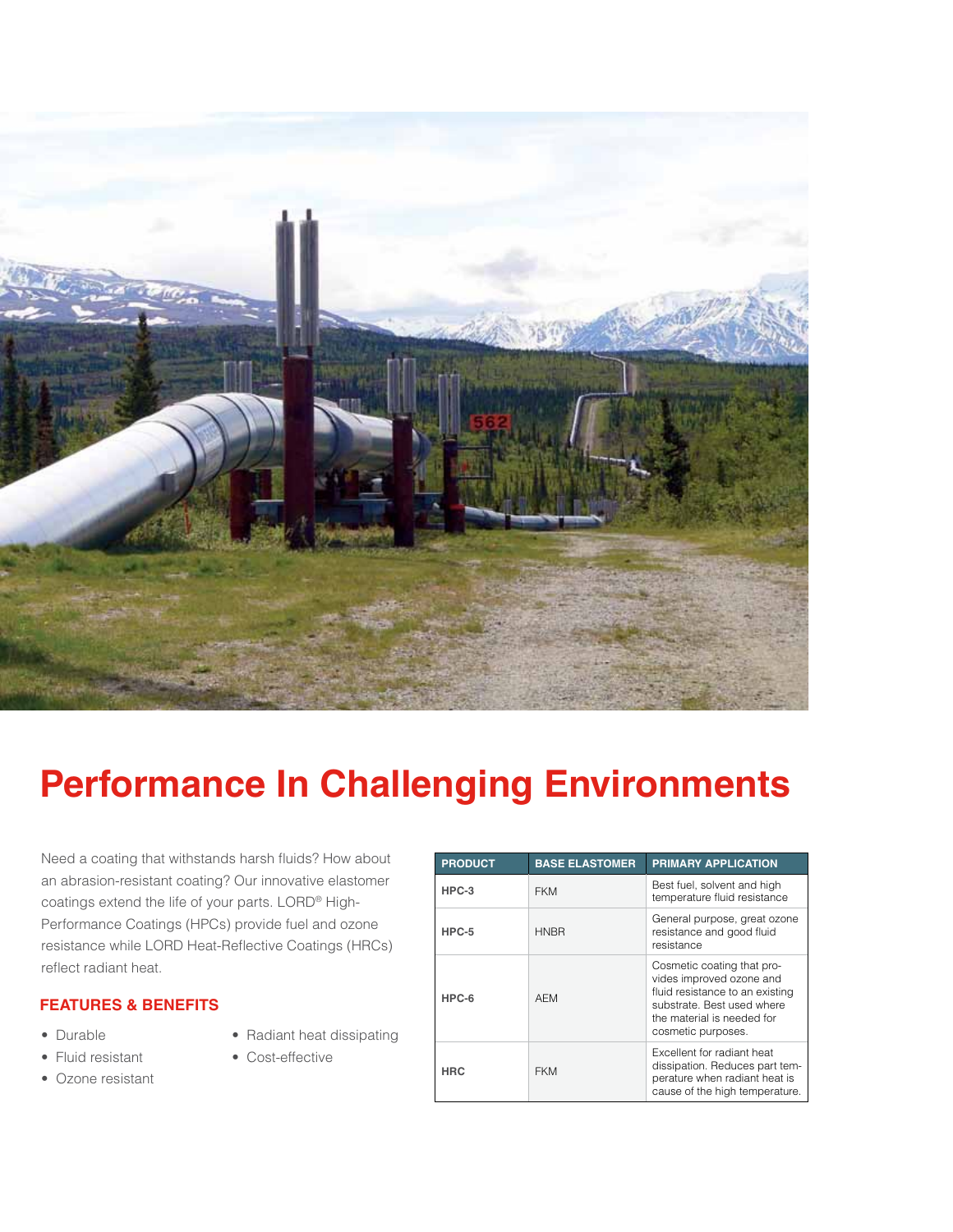## **Where to buy:**

### **North America**

#### **CANADA**

**Quadra Chemicals, Ltd.**

Phone: 905 336 9133 www.quadrachemicals.com

#### **UNITED STATES**

**R.D. Abbott Company, Inc.** Phone: 562 944 5354 www.rdabbott.com

**Chemrep, Inc.** Phone: 800 433 8982 or 847 551 9060 www.chemrep.com

**Lintech International, LLC** Phone: 877 LINTECH (546 8324) orders@2lintech.com www.2lintech.com

**Alternative Rubber & Plastics, Inc.** Phone: 888 611 0220 or 716 691 2141 www.altrubber.com

#### **MEXICO**

**Gonzalez Cano y Compania, S.A. de C.V.** Phone: 52(55) 5534 8637 or 52(55) 5534 8657 www.gocasa.com.mx

**R.D. Abbott Company, Inc.** Phone: 562 944 5354

#### www.rdabbott.com **Quimipol**

Phone: 011 55 8283 4570 or 011 55 8283 4572 www.quimicosypolimeros.com

### **South America**

#### **ARGENTINA**

#### **Rodivin**

Phone: 54 11 4582 1720 www.rodivin.com.ar

**Quimica del Caucho** Phone: 54 341 4981000 www.quimicau.com.ar

**Quimica Turaco** Phone: 54 11 4205 8692 www.turaco.com.ar

#### **BRAZIL**

**Mapribor** Phone: 55 11 4899 4988 www.mapribor.com.br

**Fragon** Phone: 55 11 2462 2000 www.fragon.com.br

#### **CHILE**

**Amster** Phone: (56 2) 963 3900 www.amster.cl

#### **COLOMBIA**

**OHG Representaciones & Cia. Ltda.** Phone: 057 1 3171860 www.ohgrepre.com

**Esquim de Columbia y Cia. Ltda.** Phone: (57) 1 5615115 www.esquimcol.com.co

#### **EQUADOR**

**Alvaro Alvarez Representaciones Cia Ltda.** Phone: (593) (2) 2246830

#### **PERU**



#### **URUGUAY**



Phone: 598 (2) 208 6227

#### **VENEZUELA**

**Sotybar C.A.** Phone: 58 212 793 2711 or 58 212 793 3010

### **Central America**

#### **COSTA RICA**



Phone: 011 506 2239 5454 www.chemsol.net



For more information, contact the distributor nearest you or visit LORD.com.